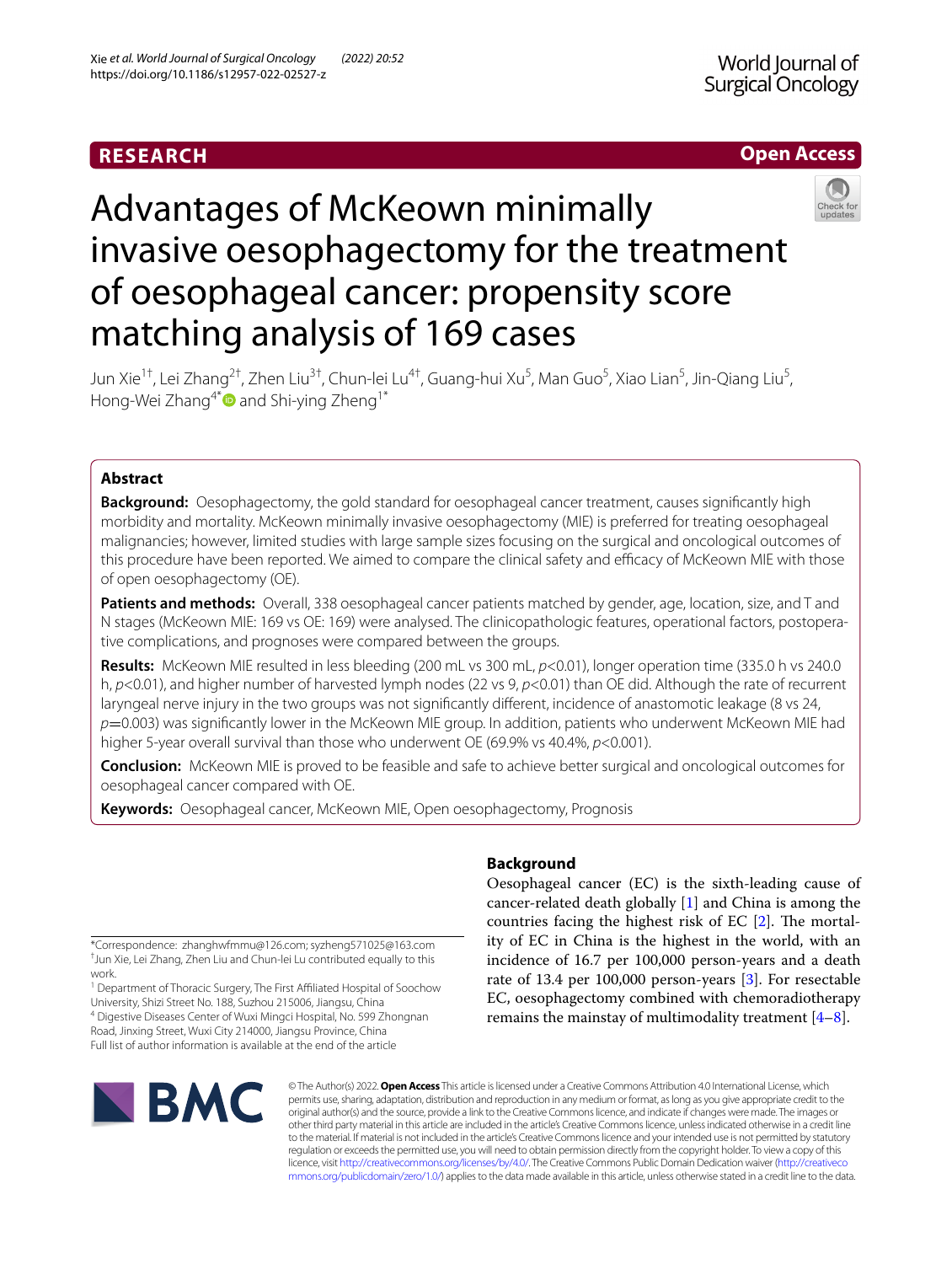Open oesophagectomy (OE) is correlated with remarkably high rates of morbidity and mortality during the perioperative period and is considered as one of the most traumatic and extensive surgeries in cancer  $[9]$  $[9]$ . Therefore, with the development of minimally invasive technique [[10,](#page-7-6) [11](#page-7-7)], McKeown minimally invasive oesophagectomy (MIE), which was frst reported in 2000 and achieved similar or better clinical outcomes compared with OE [[12\]](#page-7-8), has become increasingly popular and is favourably performed at most academic centres. To date, several studies that compared the outcomes of OE and MIE have been published. Most of them reported that MIE reduced the surgical access-related trauma, which resulted in shorter hospitalisation and lower rates of respiratory complications and wound infections [\[13–](#page-7-9)[17\]](#page-7-10).

However, the surgical and oncological outcomes of MIE remain controversial. Nonrandomised studies have shown patients treated with MIE have lower rates of major complications than those treated with OE [\[16](#page-7-11), [18](#page-7-12), [19\]](#page-7-13). Only one RCT enrolling 115 patients from fve centres in the Netherlands reported that MIE was associated with a low rate of pulmonary infection, but it lacked the power to detect any oncologic diference [\[20](#page-7-14)]. In addition, a large systematic review concluded that the actual benefts of MIE over OE remain unclear in terms of short and long-term outcomes  $[21]$  $[21]$ . The cervical anastomosis performed in McKeown MIE is an invasive procedure associated with a high risk of injury in the recurrent laryngeal nerve (RLN) and anastomotic leakage [\[22](#page-7-16)], although cervical fstula remains a manageable complication in case of leakage  $[23]$  $[23]$ . In addition, none of the studies above used a median follow-up time > 40 months [\[15](#page-7-18), [24–](#page-7-19)[29](#page-7-20)].

Therefore, the current study aimed to compare the surgical and oncological outcomes in patients with EC who underwent OE or McKeown MIE performed in two independent centres, respectively.

#### **Patients and methods**

This retrospective study has been approved by the Xijing Hospital Ethics Committee in compliance with the ethical principles stated by the Declaration of Helsinki. From August 2010 to December 2014, 463 EC patients who underwent McKeown MIE in Xijing Hospital and 169 EC patients who underwent OE in the First Afliated Hospital of Soochow University were retrospectively included.

The eligibility criteria were as follows: (1) diagnosis confrmed by oesophagoscopy and pathology of the biopsies; (2) underwent oesophagectomy (McKeown MIE or OE); (3) without pre-operative neoadjuvant chemotherapy and/or radiotherapy; (4) clinical T1-3N0-1M0 stage; (5) respiratory function tolerability under doublelung ventilation for thoracotomy operation; and (6) no previous thoracic, hiatal, or bariatric surgery. Exclusion criteria were as follows: (1) underwent palliative resection and (2) incomplete records. Surgeons in both centres were experienced in OE, and those performing McKeown MIE were required to have done at least 40 McKeown MIEs owing to the learning curve of the procedure.

The 463 patients who underwent McKeown MIE were matched with 169 patients who underwent OE using a 1:1 propensity score matching (PSM) by gender, age, tumour location and size, and T and N stage. After the matching, a total of 338 EC patients (McKeown MIE: 169 vs OE: 169) were included.

The 169 patients in the McKeown MIE group received cervical anastomosis and omentoplasty while patients in the OE group received intrathoracic anastomosis. The gastric tube for substitution was used for all the patients in the McKeown MIE group and the entire stomach for substitution was performed in the OE group.

#### **Postoperative follow‑up**

Patients were followed up from the frst month when discharged, and every three months in the following two years, then every 6 months by outpatient service via telephone as per National Comprehensive Cancer Network guidelines [[30](#page-7-21)].

## **Data collection**

Preoperative data including gender, age, preoperative smoking history, tumour site, preoperative diet, and comorbidities were prospectively collected. Blood loss and operative time were recorded as intraoperative data. Postoperative data included histologic type, tumour size, tumour invasion, lymph node metastasis, harvested lymph nodes, postoperative hospitalisation, R0 resections, reoperation, length of intensive care unit stay, complications, and in-hospital/30-day death. The TNM stage was defned according to the 7th edition of the AJCC Staging Manual.

## **Statistical analyses**

The abnormally distributed continuous variables were expressed as median value (interquartile range) and categorical variables were expressed as numbers (percentages). PSM was performed using the R software (3.6.1) with Package MatchIt (version 4.1.0) to adjust for confounding variables including sex, age, location, size, and T and N stage between patients who underwent McKeown MIE and OE  $[31]$  $[31]$ . The abnormally distributed continuous variables were compared using Mann–Whitney *U* test. The categorical variables were compared using  $\chi^2$  test or Fisher's exact test. Survival curves were drawn using Kaplan–Meier methods and compared using the log-rank test. A two-tailed *p* value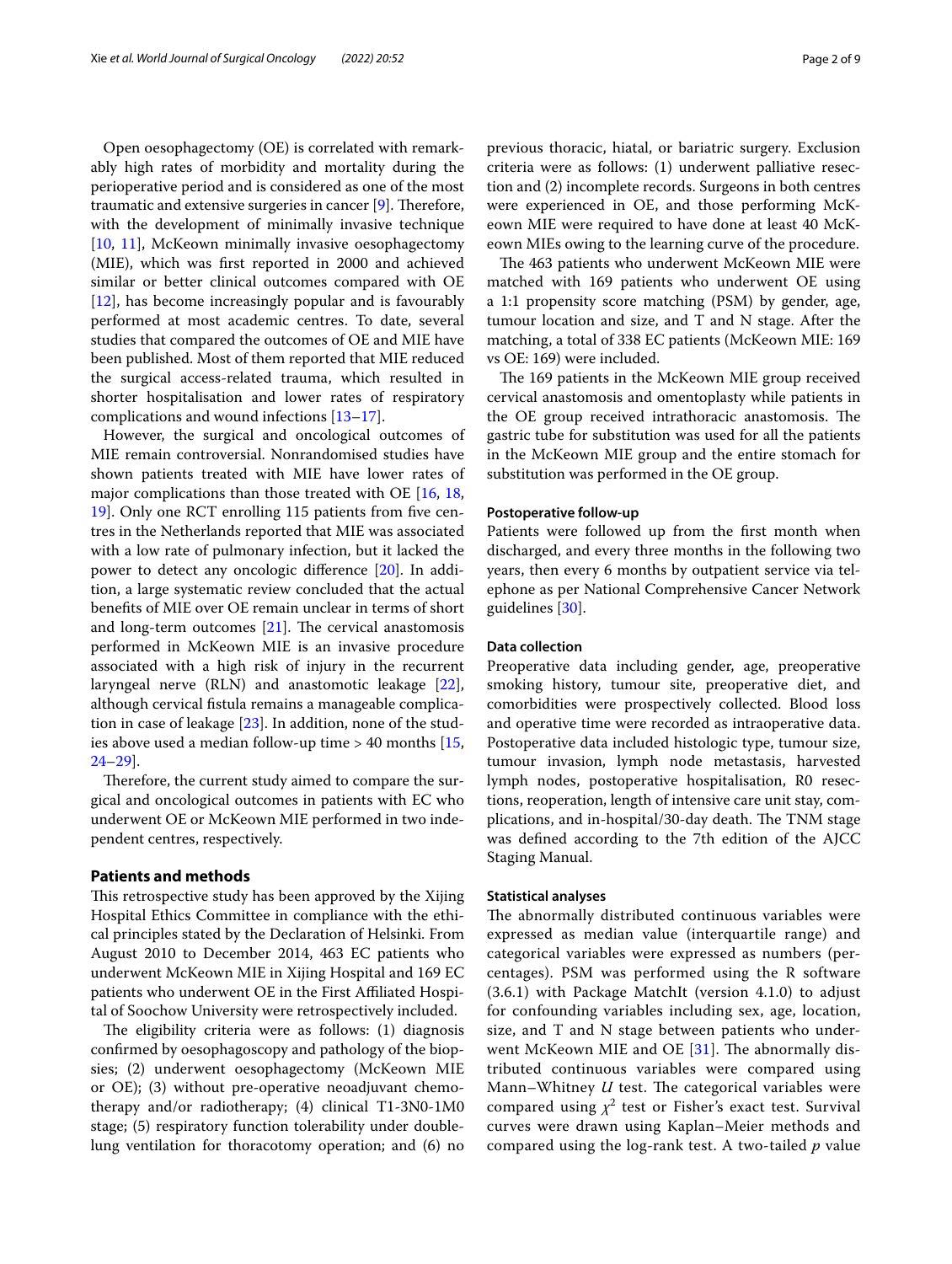less than 0.05 was considered statistically signifcant. The data were analysed using the SPSS software (version 16.0, Chicago, IL).

# **Results**

From August 2010 to December 2014, 632 EC patients received oesophagectomy at two independent centres. Of them, 463 underwent McKeown MIE and 169 underwent OE. After PSM by gender, age, location, size, and T and N stage, a total of 338 EC patients with matched pairs (McKeown MIE: 169 versus OE: 169) were included. Clinical and pathological features of the enrolled patients are summarised in Table [1.](#page-2-0)

EC was diagnosed and confrmed by two experienced pathologists. Of the 169 cases, 162 cases in the McKeown MIE group and 148 in the OE group were squamous cell carcinoma. The remaining were cases of adenocarcinoma (3), adenosquamous carcinoma (3), and small cell carcinomas (1) in the McKeown MIE group and adenocarcinomas (10), adenosquamous carcinomas (5), neuroendocrine carcinoma (2), small cell carcinoma (2), and sarcomas (2) in the OE group. Postoperative histologic features and tumour size had no signifcant diference between patients in the two groups (Table [2\)](#page-3-0).

McKeown MIE was related with less bleeding (200 mL vs 300 mL,  $p<0.01$ ), more harvested lymph nodes (22 vs 9, *p*<0.01) but longer operation time (335.0 h vs 240.0 h,  $p<0.01$ ) than those of OE (Table [3\)](#page-3-1). In addition, no difference was found regarding the rate of metastatic lymph nodes as well as the number of reoperations between the two groups. All of the patients underwent R0 resection (Table [3](#page-3-1)).

As shown in Table [4](#page-4-0) for the postoperative complications, there were no intra-operative death cases in either group. McKeown MIE was signifcantly associated with lower rates of minor complications and major complications compared with OE (minor: 13.0% vs 22.5%, *p*=0.023; major: 17.8% vs 27.8%, *p*=0.028). Less patients who underwent McKeown MIE experienced pneumonia (5 vs 17, *p*=0.008) and anastomotic leakage (8 vs 24,  $p=0.003$ ) postoperatively than those who underwent OE. Patients in the McKeown MIE group also had shorter hospitalisation (10 days vs 12 days,  $p<0.01$ ) and a trend of less in-hospital/30-day mortality (2 vs 8, *p*=0.054). Other complications showed no signifcant diference between the two groups  $(p>0.05,$  Table [4\)](#page-4-0).

The range of follow-up was  $15-74$  months. As shown in Fig. [1,](#page-4-1) patients who underwent McKeown MIE had higher 1/3/5-year OS than those underwent OE (1-year: 94% vs 75.5%; 3-year: 78.5% vs 52.7%; 5-year: 69.9% vs 40.4%, all *p*<0.001).

<span id="page-2-0"></span>**Table 1** Clinical characteristics of the patients with oesophageal cancer

| Clinical<br>characteristics | MIE group $(n=169)$ OE group $(n=169)$ |             | P     |
|-----------------------------|----------------------------------------|-------------|-------|
| Sex                         |                                        |             | 0.804 |
| Male                        | 126 (74.6%)                            | 124 (73.4%) |       |
| Female                      | 43 (25.4%)                             | 45 (26.6%)  |       |
| Age                         |                                        |             | 0.229 |
| < 49                        | 16 (9.5%)                              | 13 (7.7%)   |       |
| $50 - 59$                   | 46 (27.2%)                             | 47 (27.8%)  |       |
| $60 - 69$                   | 89 (52.7%)                             | 78 (46.2%)  |       |
| $70 - 79$                   | 18 (10.7%)                             | 29 (17.2%)  |       |
| $\geq 80$                   | $0(0.0\%)$                             | $2(1.2\%)$  |       |
| Preoperative smoker         |                                        |             | 0.446 |
| Yes                         | 79 (46.7%)                             | 86 (50.9%)  |       |
| No                          | 90 (53.3%)                             | 83 (49.1%)  |       |
| Tumour location (%)         |                                        |             | 0.967 |
| Upper                       | 16 (9.5%)                              | 17 (10.1%)  |       |
| Mid                         | 90 (53.3%)                             | 91 (53.8%)  |       |
| Lower                       | 63 (37.3%)                             | 61 (36.1%)  |       |
| Preoperative diet           |                                        |             | 0.109 |
| Solid                       | 24 (14.2%)                             | 20 (11.8%)  |       |
| Semi-liquid                 | 84 (49.7%)                             | 96 (56.8%)  |       |
| Total liquid                | 36 (21.3%)                             | 41 (24.3%)  |       |
| Water                       | 25 (14.8%)                             | 12 (7.1%)   |       |
| Comorbidity                 | 37 (21.9%)                             | 28 (16.6%)  | 0.214 |
| Hypertension                | 16 (9.5%)                              | 11 (6.5%)   | 0.316 |
| <b>Diabetes</b>             | 6(3.6%)                                | $7(4.1\%)$  | 0.777 |
| Coronary artery<br>disease  | $5(3.0\%)$                             | 4(2.4%)     | 1.000 |
| COPD                        | $7(4.1\%)$                             | $4(2.4\%)$  | 0.358 |
| Arrhythmia                  | $2(1.2\%)$                             | $2(1.2\%)$  | 0.174 |
| Liver cirrhosis             | $1(0.6\%)$                             | $0(0.0\%)$  | 1.000 |

*COPD* chronic obstructive pulmonary disease

# **Discussion**

In the current study, we found that McKeown MIE resulted in less bleeding, longer operative time, shorter postoperative hospitalisation, and showed a trend of lower in-hospital/30-day mortality than OE did. Although the rate of RLN injury was comparable between the two groups, lower incidences of postoperative pneumonia and anastomotic leakage have been observed in patients who underwent McKeown MIE. In addition, McKeown MIE was related to more harvested lymph nodes and improved survival compared with OE. The present study showed that McKeown MIE was safe and feasible for EC with similar or better surgical and oncological outcomes compared with OE.

Radical oesophagectomy is generally accepted as a standard surgical procedure for resectable EC. MIE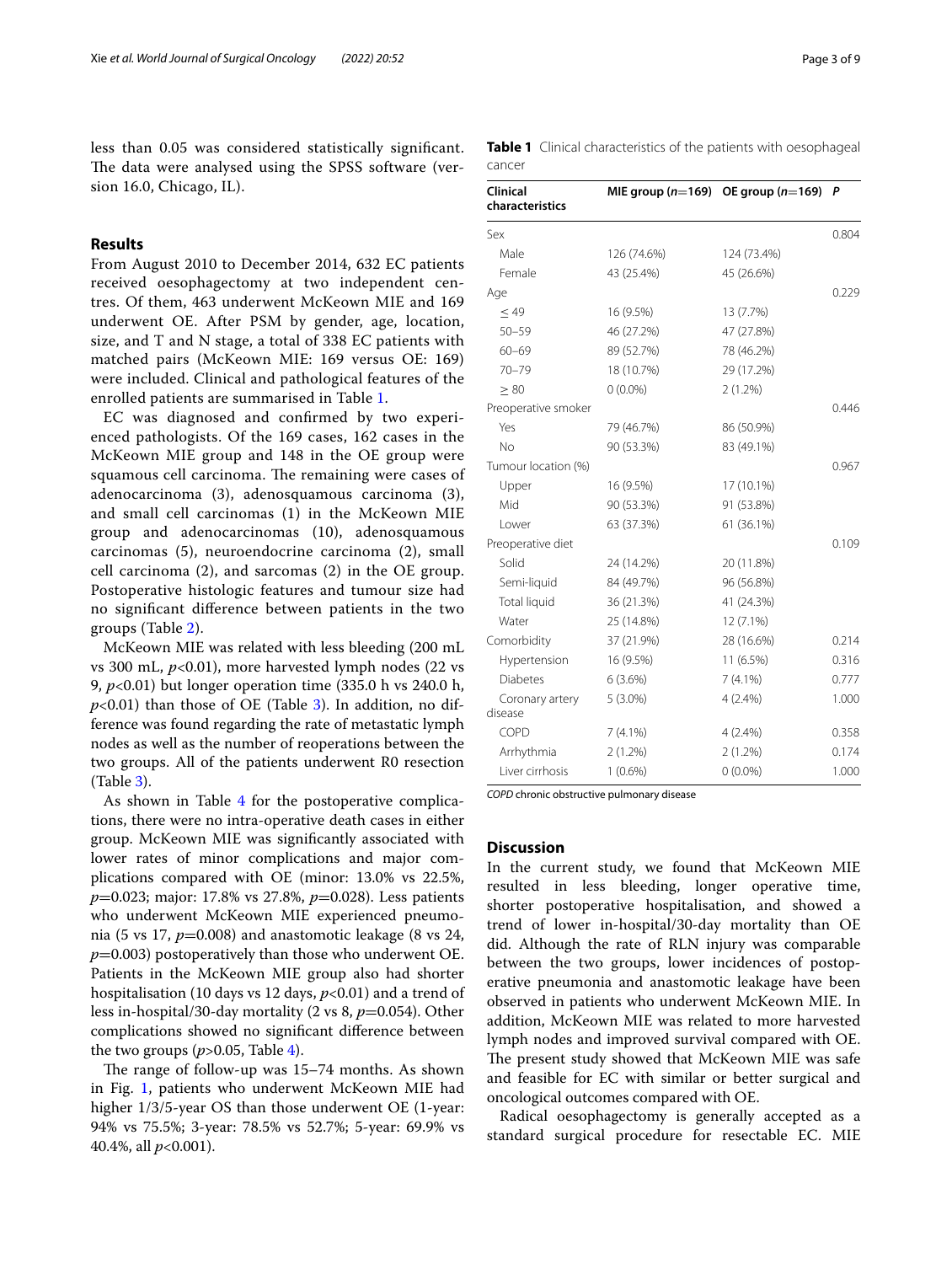| <b>Clinical variables</b>       | MIE group ( $n=169$ ) | OE group $(n=169)$ | P      |
|---------------------------------|-----------------------|--------------------|--------|
| Substitution type               |                       |                    | < 0.01 |
| Entire stomach                  | $\mathbf 0$           | 169 (100%)         |        |
| Gastric tube                    | 169 (100%)            | 0                  |        |
| Anastomotic type                |                       |                    | < 0.01 |
| Cervical anastomosis            | 169 (100%)            | $\overline{0}$     |        |
| Intrathoracic anastomosis       | 0                     | 169 (100%)         |        |
| Omentoplasty                    |                       |                    | < 0.01 |
| Yes                             | 169 (100%)            | 0                  |        |
| No                              | 0                     | 169 (100%)         |        |
| Histologic type                 |                       |                    | 0.100  |
| Squamous cell carcinoma         | 162 (95.9%)           | 148 (87.6%)        |        |
| Adenocarcinoma                  | $3(1.8\%)$            | 10 (5.9%)          |        |
| Adenosquamous carcinoma         | $3(1.8\%)$            | $5(3.0\%)$         |        |
| Neuroendocrine carcinoma        | $0(0.0\%)$            | $2(1.2\%)$         |        |
| Small cell carcinoma            | $1(0.6\%)$            | $2(1.2\%)$         |        |
| Sarcoma                         | $0(0.0\%)$            | $2(1.2\%)$         |        |
| Tumour size (mean $\pm$ SD, cm) | $4.78 \pm 2.17$       | $4.80 \pm 2.05$    | 0.879  |
| T stage                         |                       |                    | 0.314  |
| T1                              | 21 (12.4%)            | 20 (11.8%)         |        |
| T <sub>2</sub>                  | 47 (27.8%)            | 49 (29.0%)         |        |
| T <sub>3</sub>                  | 100 (59.2%)           | 82 (48.5%)         |        |
| T <sub>4</sub>                  | $1(0.6\%)$            | 18 (10.7%)         |        |
| N stage                         |                       |                    | 0.974  |
| N <sub>0</sub>                  | 105 (62.1%)           | 104 (61.5%)        |        |
| N <sub>1</sub>                  | 53 (31.4%)            | 54 (32.0%)         |        |
| N <sub>2</sub>                  | $7(4.1\%)$            | 8 (4.7%)           |        |
| N3                              | $4(2.4\%)$            | $3(1.8\%)$         |        |

<span id="page-3-0"></span>**Table 2** Surgical and postoperative pathologic information of the patients with oesophageal cancer

<span id="page-3-1"></span>**Table 3** Surgical outcomes of the patients with oesophageal cancer

| <b>Clinical variables</b>         | MIE group $(n=169)$  | OE group $(n=169)$   | Ρ      |
|-----------------------------------|----------------------|----------------------|--------|
| Blood loss (median, IQR, ml)      | 200.0 (150.0, 300.0) | 300.0 (250.0, 450.0) | < 0.01 |
| Operative time (median, IQR, min) | 335.0 (280.0, 385.0) | 240.0 (185.0,285.0)  | < 0.01 |
| Lymph nodes harvested             |                      |                      |        |
| Median (IQR)                      | 22(17, 30)           | 9(6, 15)             | < 0.01 |
| Mean $\pm$ SD                     | $24.5 \pm 10.0$      | $11.2 \pm 7.9$       | < 0.01 |
| Number of metastasis nodes        |                      |                      |        |
| Median (IOR)                      | 0(0, 1.0)            | 0(0, 1.0)            | 0.730  |
| Mean $\pm$ SD                     | $1.2 \pm 3.2$        | $0.98 + 2.0$         | 0.406  |
| Rate of metastasis nodes          | 64 (37.9%)           | 67 (40.9%)           | 0.577  |
| R0 resections                     | 169 (100%)           | 169 (100%)           | 1.000  |
| Reoperation                       | $2(50.0\%)$          | $2(50.0\%)$          | 1.000  |

was introduced to decrease the signifcant perioperative morbidity and mortality caused by OE [\[12](#page-7-8), [32](#page-7-23)]. Several previous studies have demonstrated that MIE could signifcantly improve perioperative outcomes of EC; however, limitations existed in some of them, such as selection bias and data heterogeneity  $[22, 33-35]$  $[22, 33-35]$  $[22, 33-35]$  $[22, 33-35]$ . The only level I evidence came from a recent multicentre ran-domised clinical trial [36-[38\]](#page-8-1). These reports identified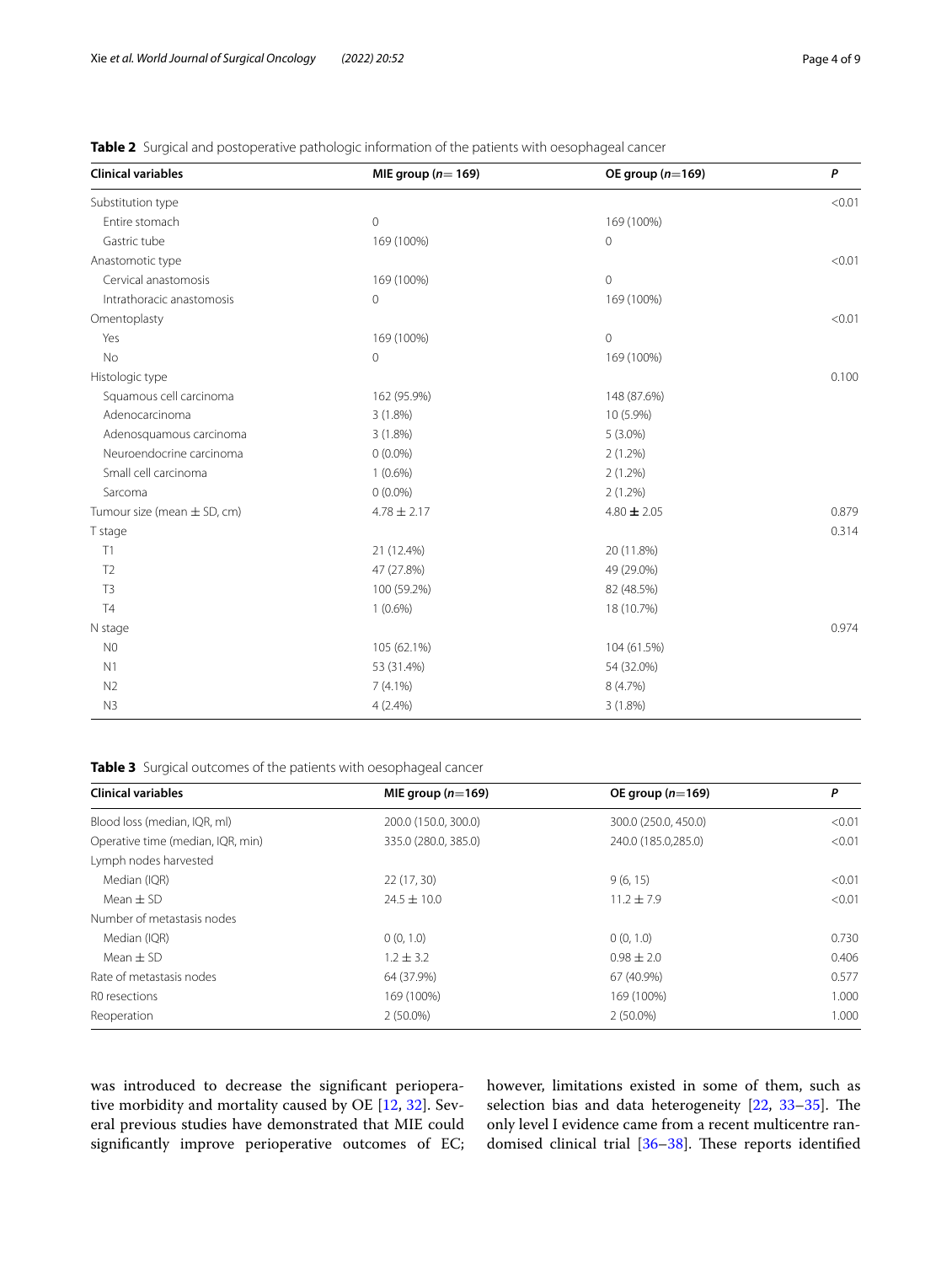| <b>Complications</b>                 | MIE group ( $n = 169$ ) | OE group ( $n = 169$ ) | P      |
|--------------------------------------|-------------------------|------------------------|--------|
| Minor complication                   | 22 (13.0%)              | 38 (22.5%)             | 0.023  |
| Pneumothorax                         | $5(3.0\%)$              | 8 (4.7%)               | 0.396  |
| Atelectasis                          | 6(3.6%)                 | $5(3.0\%)$             | 0.759  |
| Pneumonia                            | $5(3.0\%)$              | 17 (10.1%)             | 0.008  |
| Arrhythmia                           | 4(2.4%)                 | 3(1.8%)                | 1.000  |
| Wound infection                      | $2(1.2\%)$              | $5(3.0\%)$             | 0.448  |
| Major complication                   | 30 (17.8%)              | 47 (27.8%)             | 0.028  |
| Pneumonia                            | $2(1.2\%)$              | 6(3.6%)                | 0.283  |
| <b>RLN</b> injury                    | $4(2.4\%)$              | $4(2.4\%)$             | 0.638  |
| Chylothorax                          | $3(1.8\%)$              | $2(1.2\%)$             | 1.000  |
| Anastomotic leakage                  | 8 (4.7%)                | 24 (14.2%)             | 0.003  |
| Delayed gastric emptying             | $4(2.4\%)$              | 3(1.8%)                | 1.000  |
| Tracheo-bronchial injury             | $0(0.0\%)$              | 3(1.8%)                | 0.248  |
| Anastomotic stricture                | $7(4.1\%)$              | 3(1.8%)                | 0.199  |
| Respiratory failure                  | $2(1.2\%)$              | $2(1.2\%)$             | 1.000  |
| In-hospital/30-day mortality         | $2(1.2\%)$              | 8 (4.7%)               | 0.054  |
| Postoperative hospitalisation (days) | 10(9, 12)               | 12(10, 15)             | < 0.01 |

<span id="page-4-0"></span>**Table 4** Complications of the patients with oesophageal cancer

Minor complication: Clavien–Dindo grade 1–2. Major complications: Clavien–Dindo grade 3–5

*RLN* recurrent laryngeal nerve



<span id="page-4-1"></span>that, in comparison with OE, MIE was signifcantly related to less bleeding, lower pulmonary infection rate, and shorter hospitalisation. The present results were consistent with previous reports [\[12](#page-7-8), [18](#page-7-12), [30,](#page-7-21) [39,](#page-8-2) [40\]](#page-8-3) that the blood loss was signifcantly decreased in the McKeown MIE group, even though the operation time was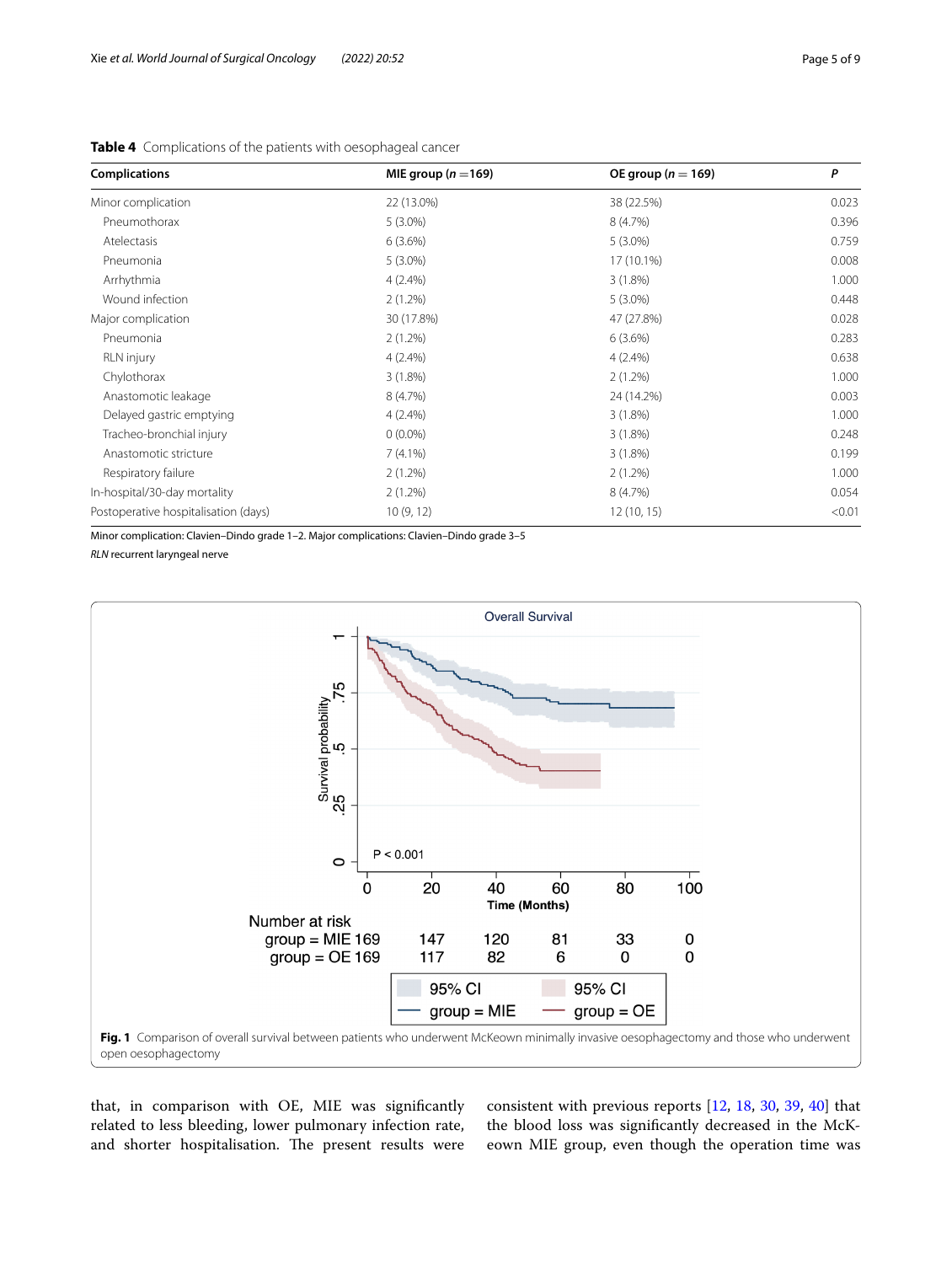longer. Higher blood loss during oesophagectomy has been shown to be signifcantly related with the prognosis of EC [[41\]](#page-8-4). Furthermore, McKeown MIE was associated with a shorter postoperative hospital stay than OE was and had a trend of lower in-hospital/30-day mortality than OE did. Meanwhile, the intra-operative morbidity and number of reoperations were comparable between these two groups. These results together suggest that McKeown MIE is a safe procedure.

The choice of incision and position are always the subject of extensive discussion for oesophagectomy. The cervical incision is necessary to create cervical oesophagogastric anastomosis and lymph node dissection during McKeown MIE. Since the chest incision in the McKeown MIE group was measured approximately 1 cm, the disadvantages of OE, for instance, extensive trauma, distraction of ribs, and damage of chest wall, which may lead to blood loss, can be avoided. Some surgeons choose to use Endo GIA staples to perform an intracorporeal gastric conduit [[42,](#page-8-5) [43](#page-8-6)]. In our series, a GIA linear stapler was used to perform a small abdomen incision along the lesser curvature to prepare the gastric conduit extracorporeally. There are three advantages of this approach: (1) reduction of operating costs, time, and complexity, (2) easier removal of samples, and (3) more convenient indwelling of duodenal nutrition tube or jejunum colostomy.

The left-lateral semi-prone position of McKeown MIE could be another benefcial factor. Gravity and artifcial pneumothorax can spontaneously expose mediastinal organs and structures that do not need any assistance. The lung then drops off regardless of small handling. Exudates aspiration is not needed during the surgery because the fuid mainly accumulates in the right-anterior chest cavity. In addition, the neutral position of the wrists and shoulder joints of the surgeon will minimise exhaustion and maximise ergonomic function. Meanwhile, intraoperative conversion to OE could be conducted without re-positioning patients and losing precious time as two conversions in our series.

Postoperative morbidity is one of the most concerning problems of oesophagectomy. McKeown MIE was related to a lower rate of postoperative morbidity in the current study, which was consistent with previous reports  $[44, 4]$  $[44, 4]$ [45\]](#page-8-8). Patients who underwent McKeown MIE experienced less pneumonia and anastomotic leakage compared with those who underwent OE. One of the most important differences between the surgical techniques was that a gastric tube was used for cervical anastomosis in McKeown MIE compared with the use of the entire stomach for the thoracic anastomosis in OE. Few studies have reported that cervical anastomosis was associated with a higher anastomotic leakage rate [\[46–](#page-8-9)[49\]](#page-8-10), given that available randomised evidence is limited. In contrast, Shen et al. [[50\]](#page-8-11) reported that a narrow gastric tube could reduce the incidence of MIE-related anastomotic leakage because of its relative longer tube of the stomach and less interference with perfusion. The present result is consistent with that of Shen's result that less anastomotic leakage occurred following cervical anastomosis. It is noteworthy that all the patients in the MIE group received omentoplasty to cover the anastomosis which is also a possible reason to contribute to the current favourable results. A meta-analysis published on Cochrane Database Systematic Reviews [\[51](#page-8-12)] reported that the omentoplasty may decrease the incidence of postoperative anastomotic leakage for those who received transhiatal oesophagogastrectomy (RR: 0.23, 95% CI: 0.07–0.79); however, this beneft was not statistically signifcant on patients treated with transthoracic oesophagogastrectomy (RR: 0.19, 95% CI:0.03–1.03) or three-feld oesophagectomy  $(RR:0.33, 95\% CI:0.09-1.19)$ . The role of omentoplasty on the reduction of anastomotic leakage after oesophagectomy warrants further randomised controlled trials. We also believe that it is associated with sufficient drainage, proper utilisation of antibiotics, and adequate nutritional support. Additionally, previous studies have shown that lower morbidity and mortality could be achieved because of the manageability of cervical leakage by cervical enterocutaneous fstula, compared with the thoracic anastomosis-related leakage [[48\]](#page-8-13). Pleural and mediastinal infection caused by the anastomotic leakage is another risk factor for postoperative patients. In this study, three patients died of pleural mediastinal infection secondary to anastomotic leakage in the OE group.

Lymph node metastasis in the RLN region is a common progression of EC which results in poor prognosis [\[52](#page-8-14)]. However, both cervical lymphadenectomy and thoracoscope of McKeown MIE are believed to possibly increase the chance of RLN injury [[53\]](#page-8-15), resulting in the occurrence of complications and poorer survival [[54,](#page-8-16) [55](#page-8-17)]. Hence, protecting the RLN during lymph node dissection is one of the key points, while carefully identifying and preventing accidental injury. The possible injury of heat conduction of ultrasonic scalpel is also worth the attention. Lymph nodes of the bilateral RLN were dissected as a routine for all patients, and the incidence of postoperative recurrent nerve injury was comparable between the two groups. The evidence above showed a combination of thoracoscopy and laparoscopy could provide a better vision feld of surgery and the vascular and lymphatic vessels can be exposed more clearly.

Several studies reported that MIE was associated with a lower pulmonary complication rate compared with OE [[13,](#page-7-9) [18](#page-7-12), [36,](#page-8-0) [56–](#page-8-18)[58\]](#page-8-19). In a recent study, Sihag et al. [[13\]](#page-7-9) reported that MIE was exclusively associated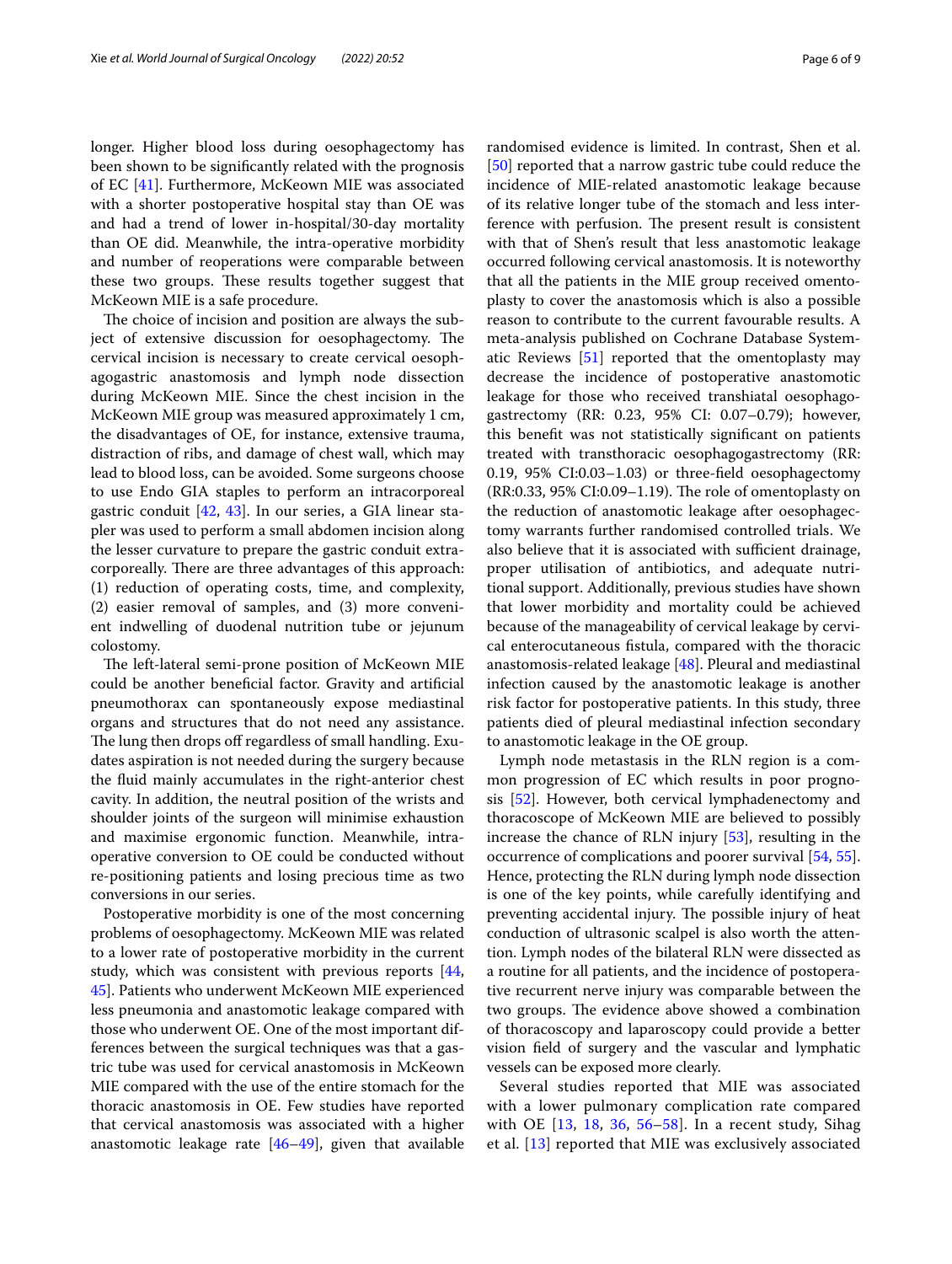with a signifcant reduction in pulmonary complications. In contrast, Smithers et al. and other researchers [[16](#page-7-11), [59\]](#page-8-20) suggested that MIE increased the incidence of postoperative pulmonary complications, indicating that the incidence of respiratory complications may vary based on the operators' technique. In the present study, with regard to the incidence of respiratory complications, only the incidence of pneumonia (Clavien–Dindo grade 1–2) was signifcantly reduced in the McKeown MIE group compared with the OE group. The minimal lung retraction of McKeown MIE with less injury to lung parenchyma is thought to be one of the reasons that contribute to the reduction of pneumonia incidence. Furthermore, MIE reduced damage to the muscles of the chest wall, resulting in the easy drainage of bronchial secretions and less postoperative pain.

In addition to surgical technique modifcation, surgeons are also interested in improving oncological outcomes after surgery. The surgical margin affects prognosis after resection of the EC [[60,](#page-8-21) [61](#page-8-22)]. It was initially suggested that MIE decreased the surgical margin due to the lack of palpation [\[41](#page-8-4)]. However, palpation probably is less important when a wide resection is planned, and it has been reported that the surgical margin and the rate of local recurrence were similar in the MIE and OE groups [[62](#page-8-23)]. In the current study, all the enrolled patients underwent R0 resection.

Dissection of lymph nodes is another key factor for oesophagectomy due to its specifc characteristics including multidirectional lymph flow and unpredictable lymphatic metastasis from cervix to abdomen [[63–](#page-8-24) [65\]](#page-8-25). Berger et al. found that MIE harvested more lymph nodes than OE did  $(20 \text{ vs } 9)$   $[66]$  $[66]$  $[66]$ , which was consistent with the present results. Based on these results, the extended radical McKeown MIE with three-feld lymph node dissection is confrmed to be a preferable surgical approach. Nevertheless, while studies suggested that MIE achieved equal or better oncological efficacy  $[38,$  $[38,$ [67\]](#page-8-27), other studies showed no signifcant diferences in oncologic efficacy between MIE and conventional OE [[28](#page-7-26)].

Thus, the long-term survival was compared between the two procedures. In this regard, patients who underwent McKeown MIE had signifcantly longer overall survival compared with those who underwent OE. Palazzo and colleagues [[68\]](#page-8-28) analysed the 5-year survival of 168 patients with EC and demonstrated the superiority of MIE (hazard ratio 2.0). A previous meta-analysis showed a comparable prognosis among MIE and other surgical methods [\[69](#page-8-29)]. Another retrospective study, performed recently in UK, also reported signifcant improvement in survival by MIE compared with that by open or hybrid procedures [[39\]](#page-8-2).

Several limitations exist in the current study. One was the non-randomised design and limited sample size that needs further sufficiently powered RCTs. In this study, the PSM method was adopted to adjust for the confounding variables between the two groups. Moreover, all surgical procedures in the McKeown MIE group were performed by a surgeon with advanced thoracoscopic and laparoscopic experience and expertise. Thus, the reproducibility of this study may vary based on the profciency and experience of the surgeons who performed the procedure.

## **Conclusion**

McKeown MIE is confrmed to be feasible and safe to achieve better surgical and oncological outcomes compared with OE. The McKeown MIE technology is superior to OE and is worthy of being widely applied in the treatment of EC.

#### **Abbreviations**

EC: Oesophageal cancer; OE: Open oesophagectomy; MIE: Minimally invasive oesophagectomy; RLN: Recurrent laryngeal nerve; ICU: Intensive care unit.

#### **Acknowledgements** Not applicable.

#### **Authors' contributions**

Jun Xie performed surgery, collected and analysed data, drafted the manuscript. Lei Zhang collected and analysed data and drafted the manuscript. Zhen Liu performed statistical analysis. Chun-lei Lu performed surgery. Man Guo collected data. Guanghui Xu, Xiao Lian performed the statistical analysis and proofread the manuscript. Hong-wei Zhang performed surgical resection, designed and supervised this study. Shi-ying Zheng designed and supervised this study. The author(s) read and approved the fnal manuscript.

#### **Funding**

Wuxi Health Commission research project Fund Z202003.

#### **Availability of data and materials**

Please contact the corresponding author for data requests.

#### **Declarations**

#### **Ethics approval and consent for participate**

This retrospective study was approved by the Xijing Hospital Ethics Committee and written informed consent was obtained from the patients.

#### **Consent for publication**

The written consent is available for review by the Editor-in-Chief of this journal.

#### **Competing interests**

There are no fnancial or other relations that could lead to a confict of interest.

#### **Author details**

<sup>1</sup> Department of Thoracic Surgery, The First Affiliated Hospital of Soochow University, Shizi Street No. 188, Suzhou 215006, Jiangsu, China. <sup>2</sup>The Key Laboratory of Biomedical Information Engineering of Ministry of Education, School of Life Science and Technology, Xi'an Jiaotong University, Xi'an, Shanxi Province, China. <sup>3</sup> Department of General Surgery, Peking Union Medical College Hospital, Chinese Academy of Medical Sciences & Peking Union Medical College, Beijing 100730, China. <sup>4</sup> Digestive Diseases Center of Wuxi Mingci Hospital, No. 599 Zhongnan Road, Jinxing Street, Wuxi City 214000, Jiangsu Province, China.<sup>5</sup> Department of General Surgery, Xijing Hospital of Digestive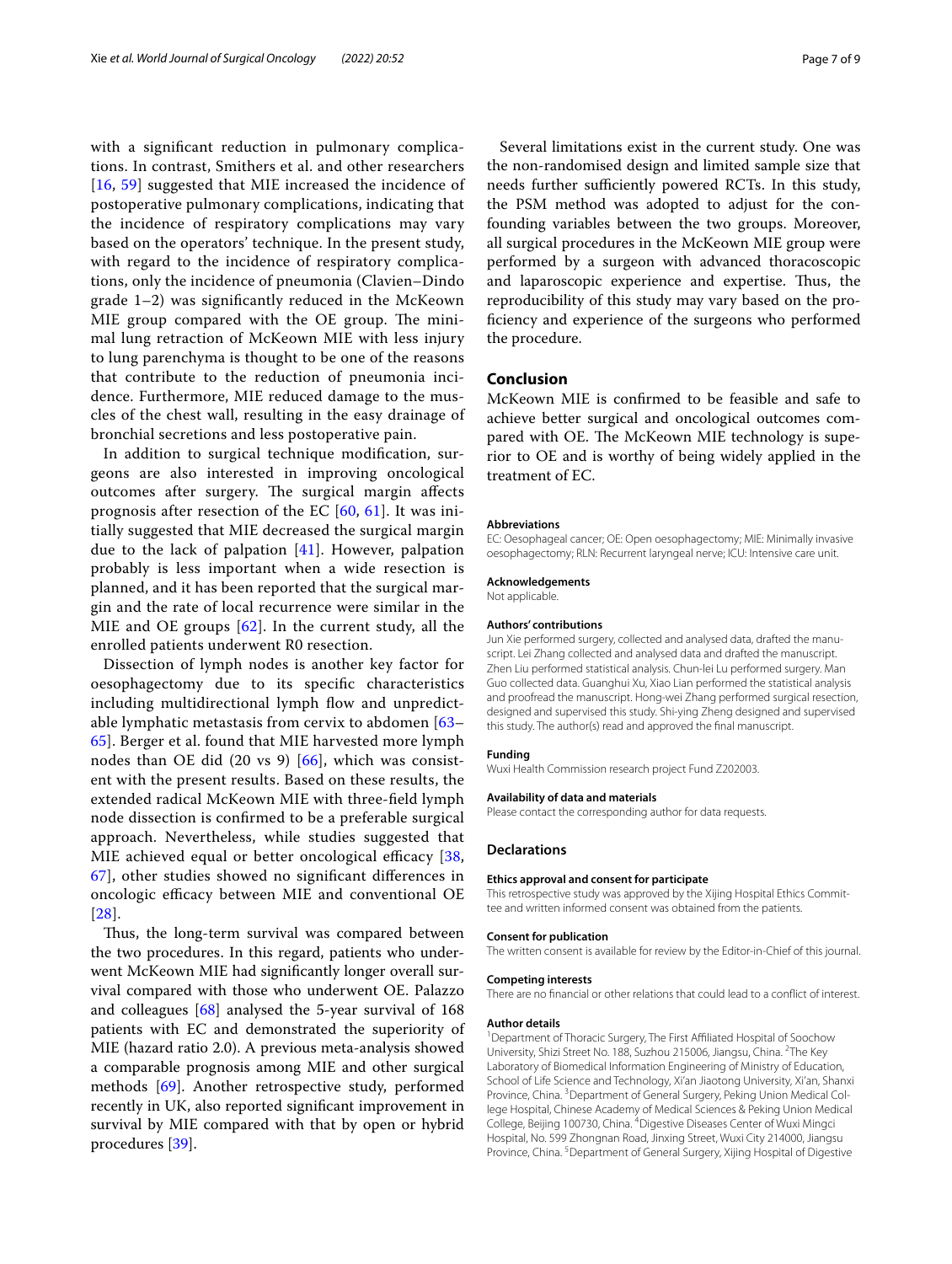Diseases, The Fourth Military Medical University, Xi'an 710033, Shan Xi Province, China.

Received: 24 August 2021 Accepted: 18 February 2022

#### **References**

- <span id="page-7-0"></span>1. Sihag S, Kosinski AS, Gaissert HA, et al. Minimally invasive versus open esophagectomy for esophageal cancer: a comparison of early surgical outcomes from The Society of Thoracic Surgeons National Database. Ann Thorac Surg. 2016;101(4):1281–8; discussion 88-9. [https://doi.org/10.](https://doi.org/10.1016/j.athoracsur.2015.09.095) [1016/j.athoracsur.2015.09.095.](https://doi.org/10.1016/j.athoracsur.2015.09.095)
- <span id="page-7-1"></span>2. Bray F, Ferlay J, Soerjomataram I, et al. Global cancer statistics 2018: GLO-BOCAN estimates of incidence and mortality worldwide for 36 cancers in 185 countries. CA Cancer J Clin. 2018;68(6):394–424. [https://doi.org/10.](https://doi.org/10.3322/caac.21492) [3322/caac.21492.](https://doi.org/10.3322/caac.21492)
- <span id="page-7-2"></span>3. He J. Standardization of diagnosis and treatment is the only way to promote the esophageal cancer treatment and research in China. Zhonghua Zhong Liu Za Zhi. 2012;34(4):241–4. [https://doi.org/10.3760/cma.j.issn.](https://doi.org/10.3760/cma.j.issn.0253-3766.2012.04.001) [0253-3766.2012.04.001](https://doi.org/10.3760/cma.j.issn.0253-3766.2012.04.001).
- <span id="page-7-3"></span>4. Wu PC, Posner MC. The role of surgery in the management of oesophageal cancer. Lancet Oncol. 2003;4(8):481–8. [https://doi.org/10.1016/](https://doi.org/10.1016/s1470-2045(03)01167-7) [s1470-2045\(03\)01167-7](https://doi.org/10.1016/s1470-2045(03)01167-7).
- 5. Kuo YH, Chien YW, Chen PR, et al. Impact of the interval between neoadjuvant concurrent chemoradiotherapy and esophagectomy in the modern era: a population-based propensity-score-matched retrospective cohort study in Asia. World J Surg Oncol. 2019;17(1):222. [https://doi.org/](https://doi.org/10.1186/s12957-019-1712-7) [10.1186/s12957-019-1712-7](https://doi.org/10.1186/s12957-019-1712-7) [published Online First: 20191219].
- 6. Li Z, Dong J, Huang Q, et al. Comparison of three digestive tract reconstruction methods for the treatment of Siewert II and III adenocarcinoma of esophagogastric junction: a prospective, randomized controlled study. World J Surg Oncol. 2019;17(1):209. [https://doi.org/10.1186/s12957-019-](https://doi.org/10.1186/s12957-019-1762-x) [1762-x](https://doi.org/10.1186/s12957-019-1762-x) [published Online First: 20191206].
- 7. Kumar T, Pai E, Singh R, et al. Neoadjuvant strategies in resectable carcinoma esophagus: a meta-analysis of randomized trials. World J Surg Oncol. 2020;18(1):59.<https://doi.org/10.1186/s12957-020-01830-x> [published Online First: 20200321].
- <span id="page-7-4"></span>8. Yang P, Zhou X, Yang X, et al. Neoadjuvant camrelizumab plus chemotherapy in treating locally advanced esophageal squamous cell carcinoma patients: a pilot study. World J Surg Oncol. 2021;19(1):333. [https://](https://doi.org/10.1186/s12957-021-02446-5) [doi.org/10.1186/s12957-021-02446-5](https://doi.org/10.1186/s12957-021-02446-5) [published Online First: 20211122].
- <span id="page-7-5"></span>9. Fabian T, Martin JT, McKelvey AA, et al. Minimally invasive esophagectomy: a teaching hospital's frst year experience. Dis Esophagus. 2008;21(3):220–5.<https://doi.org/10.1111/j.1442-2050.2007.00783.x>.
- <span id="page-7-6"></span>10. Huang Y, Liu G, Wang X, et al. Safety and feasibility of total laparoscopic radical resection of Siewert type II gastroesophageal junction adenocarcinoma through the left diaphragm and left thoracic auxiliary hole. World J Surg Oncol. 2021;19(1):73. <https://doi.org/10.1186/s12957-021-02183-9> [published Online First: 20210313].
- <span id="page-7-7"></span>11. Pang W, Liu G, Zhang Y, et al. Total laparoscopic transabdominal-trans‑ diaphragmatic approach for treating Siewert II tumors: a prospective analysis of a case series. World J Surg Oncol. 2021;19(1):26. [https://doi.](https://doi.org/10.1186/s12957-021-02136-2) [org/10.1186/s12957-021-02136-2](https://doi.org/10.1186/s12957-021-02136-2) [published Online First: 20210123].
- <span id="page-7-8"></span>12. Luketich JD, Schauer PR, Christie NA, et al. Minimally invasive esophagectomy. Ann Thorac Surg. 2000;70(3):906–11; discussion 11-2. [https://doi.](https://doi.org/10.1016/s0003-4975(00)01711-2) [org/10.1016/s0003-4975\(00\)01711-2](https://doi.org/10.1016/s0003-4975(00)01711-2).
- <span id="page-7-9"></span>13. Sihag S, Wright CD, Wain JC, et al. Comparison of perioperative outcomes following open versus minimally invasive Ivor Lewis oesophagectomy at a single, high-volume centre. Eur J Cardiothorac Surg. 2012;42(3):430–7. <https://doi.org/10.1093/ejcts/ezs031>.
- 14. Pham TH, Perry KA, Dolan JP, et al. Comparison of perioperative outcomes after combined thoracoscopic-laparoscopic esophagectomy and open Ivor-Lewis esophagectomy. Am J Surg. 2010;199(5):594–8. [https://doi.](https://doi.org/10.1016/j.amjsurg.2010.01.005) [org/10.1016/j.amjsurg.2010.01.005](https://doi.org/10.1016/j.amjsurg.2010.01.005).
- <span id="page-7-18"></span>15. Parameswaran R, Veeramootoo D, Krishnadas R, et al. Comparative experience of open and minimally invasive esophagogastric resection. World J Surg. 2009;33(9):1868–75.<https://doi.org/10.1007/s00268-009-0116-1>.
- <span id="page-7-11"></span>16. Smithers BM, Gotley DC, Martin I, et al. Comparison of the outcomes between open and minimally invasive esophagectomy. Ann Surg. 2007;245(2):232–40. [https://doi.org/10.1097/01.sla.0000225093.58071.c6.](https://doi.org/10.1097/01.sla.0000225093.58071.c6)
- <span id="page-7-10"></span>17. Xie MR, Liu CQ, Guo MF, et al. Short-term outcomes of minimally invasive Ivor-Lewis esophagectomy for esophageal cancer. Ann Thorac Surg. 2014;97(5):1721–7. [https://doi.org/10.1016/j.athoracsur.2014.01.054.](https://doi.org/10.1016/j.athoracsur.2014.01.054)
- <span id="page-7-12"></span>18. Luketich JD, Alvelo-Rivera M, Buenaventura PO, et al. Minimally invasive esophagectomy: outcomes in 222 patients. Ann Surg. 2003;238(4):486– 94; discussion 94-5. <https://doi.org/10.1097/01.sla.0000089858.40725.68>.
- <span id="page-7-13"></span>19. Berrisford RG, Wajed SA, Sanders D, et al. Short-term outcomes following total minimally invasive oesophagectomy. Br J Surg. 2008;95(5):602–10. [https://doi.org/10.1002/bjs.6054.](https://doi.org/10.1002/bjs.6054)
- <span id="page-7-14"></span>20. Fujita H, Kakegawa T, Yamana H, et al. Mortality and morbidity rates, postoperative course, quality of life, and prognosis after extended radical lymphadenectomy for esophageal cancer. Comparison of threefeld lymphadenectomy with two-feld lymphadenectomy. Ann Surg. 1995;222(5):654–62.<https://doi.org/10.1097/00000658-199511000-00008>.
- <span id="page-7-15"></span>21. Gemmill EH, McCulloch P. Systematic review of minimally invasive resection for gastro-oesophageal cancer. Br J Surg. 2007;94(12):1461–7. [https://](https://doi.org/10.1002/bjs.6015) [doi.org/10.1002/bjs.6015.](https://doi.org/10.1002/bjs.6015)
- <span id="page-7-16"></span>22. Luketich JD, Pennathur A, Awais O, et al. Outcomes after minimally invasive esophagectomy: review of over 1000 patients. Ann Surg. 2012;256(1):95–103. [https://doi.org/10.1097/SLA.0b013e3182590603.](https://doi.org/10.1097/SLA.0b013e3182590603)
- <span id="page-7-17"></span>23. Scheepers JJ, van der Peet DL, Veenhof AA, et al. Systematic approach of postoperative gastric conduit complications after esophageal resection. Dis Esophagus. 2010;23(2):117–21. [https://doi.org/10.1111/j.1442-2050.](https://doi.org/10.1111/j.1442-2050.2009.00970.x) [2009.00970.x](https://doi.org/10.1111/j.1442-2050.2009.00970.x).
- <span id="page-7-19"></span>24. Schoppmann SF, Prager G, Langer FB, et al. Open versus minimally invasive esophagectomy: a single-center case controlled study. Surg Endosc. 2010;24(12):3044–53.<https://doi.org/10.1007/s00464-010-1083-1>.
- 25. Kinjo Y, Kurita N, Nakamura F, et al. Effectiveness of combined thoracoscopic-laparoscopic esophagectomy: comparison of postoperative complications and midterm oncological outcomes in patients with esophageal cancer. Surg Endosc. 2012;26(2):381–90. [https://doi.org/10.](https://doi.org/10.1007/s00464-011-1883-y) [1007/s00464-011-1883-y](https://doi.org/10.1007/s00464-011-1883-y).
- 26. Singh RK, Pham TH, Diggs BS, et al. Minimally invasive esophagectomy provides equivalent oncologic outcomes to open esophagectomy for locally advanced (stage II or III) esophageal carcinoma. Arch Surg. 2011;146(6):711–4. [https://doi.org/10.1001/archsurg.2011.146.](https://doi.org/10.1001/archsurg.2011.146)
- 27. Sundaram A, Geronimo JC, Willer BL, et al. Survival and quality of life after minimally invasive esophagectomy: a single-surgeon experience. Surg Endosc. 2012;26(1):168–76. <https://doi.org/10.1007/s00464-011-1850-7>.
- <span id="page-7-26"></span>28. Zingg U, McQuinn A, DiValentino D, et al. Minimally invasive versus open esophagectomy for patients with esophageal cancer. Ann Thorac Surg. 2009;87(3):911–9.<https://doi.org/10.1016/j.athoracsur.2008.11.060>.
- <span id="page-7-20"></span>29. Noble F, Kelly JJ, Bailey IS, et al. A prospective comparison of totally minimally invasive versus open Ivor Lewis esophagectomy. Dis Esophagus. 2013;26(3):263–71. <https://doi.org/10.1111/j.1442-2050.2012.01356.x>.
- <span id="page-7-21"></span>30. Palazzo F, Rosato EL, Chaudhary A, et al. Minimally invasive esophagectomy provides signifcant survival advantage compared with open or hybrid esophagectomy for patients with cancers of the esophagus and gastroesophageal junction. J Am Coll Surg. 2015;220(4):672–9. [https://](https://doi.org/10.1016/j.jamcollsurg.2014.12.023) [doi.org/10.1016/j.jamcollsurg.2014.12.023.](https://doi.org/10.1016/j.jamcollsurg.2014.12.023)
- <span id="page-7-22"></span>31. Ho D, Imai K, King G, et al. MatchIt: Nonparametric Preprocessing for Parametric Causal Inference. J Stat Softw. 2011;42(8):28. [https://www.jstat](https://www.jstatsoft.org/article/view/v042i08) [soft.org/article/view/v042i08.](https://www.jstatsoft.org/article/view/v042i08)
- <span id="page-7-23"></span>32. Shen X, Chen T, Shi X, et al. Modifed reverse-puncture anastomotic technique vs. traditional technique for total minimally invasive Ivor-Lewis esophagectomy. World J Surg Oncol. 2020;18(1):325. [https://doi.org/10.](https://doi.org/10.1186/s12957-020-02093-2) [1186/s12957-020-02093-2](https://doi.org/10.1186/s12957-020-02093-2) [published Online First: 20201209].
- <span id="page-7-24"></span>33. Ben-David K, Rossidis G, Zlotecki RA, et al. Minimally invasive esophagectomy is safe and efective following neoadjuvant chemoradiation therapy. Ann Surg Oncol. 2011;18(12):3324–9. [https://doi.org/10.1245/](https://doi.org/10.1245/s10434-011-1702-7) [s10434-011-1702-7.](https://doi.org/10.1245/s10434-011-1702-7)
- 34. Pennathur A, Luketich JD. Minimally invasive esophagectomy: short-term outcomes appear comparable to open esophagectomy. Ann Surg. 2012;255(2):206–7. [https://doi.org/10.1097/SLA.0b013e318243308c.](https://doi.org/10.1097/SLA.0b013e318243308c)
- <span id="page-7-25"></span>35. Pang Q, Duan L, Jiang Y, et al. Oncologic and long-term outcomes of enhanced recovery after surgery in cancer surgeries - a systematic review. World J Surg Oncol. 2021;19(1):191. [https://doi.org/10.1186/s12957-021-](https://doi.org/10.1186/s12957-021-02306-2) [02306-2](https://doi.org/10.1186/s12957-021-02306-2) [published Online First: 20210629].